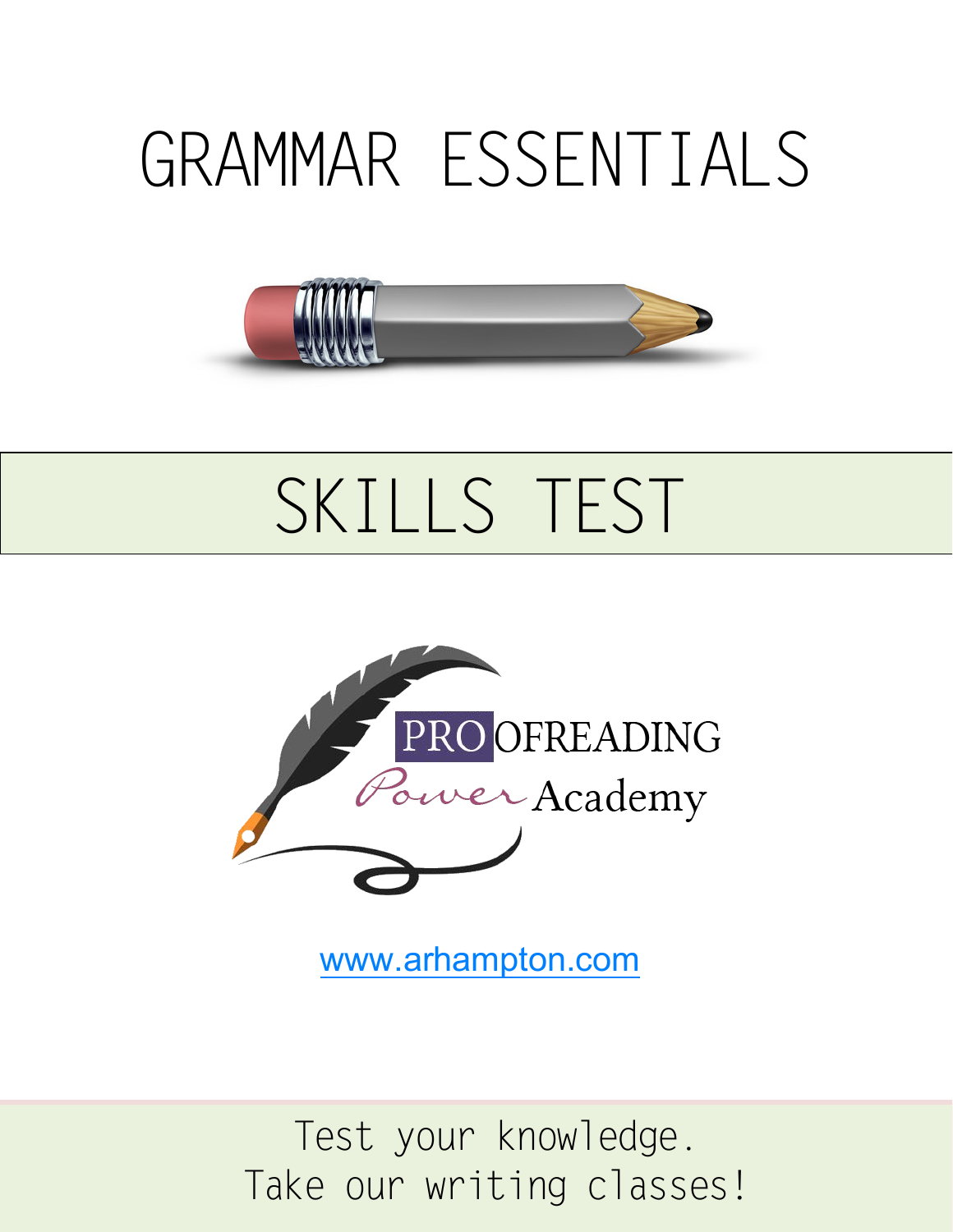# Grammar Test

Directions: Answer each question to the best of your ability. Print the questions or read them from the screen and record your answers on a sheet of paper.

- 1. Choose the sentence in which all the apostrophes are used correctly.
	- a. I'm spending this week's paycheck on rent.
	- b. Im spending this weeks' paycheck on rent.
	- c. I'm spending this weeks paycheck on rent.
- 2. Which group of words is spelled correctly?
	- a. amateur, villain, seiz
	- b. argument, paradize, committee
	- c. writing, aggravate, pursue
- 3. "One of the cookies in this bag a lite taken out of it," Jose complained.
	- a. have
	- b. has
- 4. Choose the sentence in which all the apostrophes are used correctly.
	- a. Todd's and Diane's house has two bedrooms.
	- b. Todd and Diane's house has two bedroom's.
	- c. Todd and Diane's house has two bedrooms.
- 5. Tim laughed when he saw the way that\_\_\_\_\_\_\_\_\_\_\_\_\_\_\_ had dressed for the Halloween party.
	- a. Serena and I
	- b. Serena and me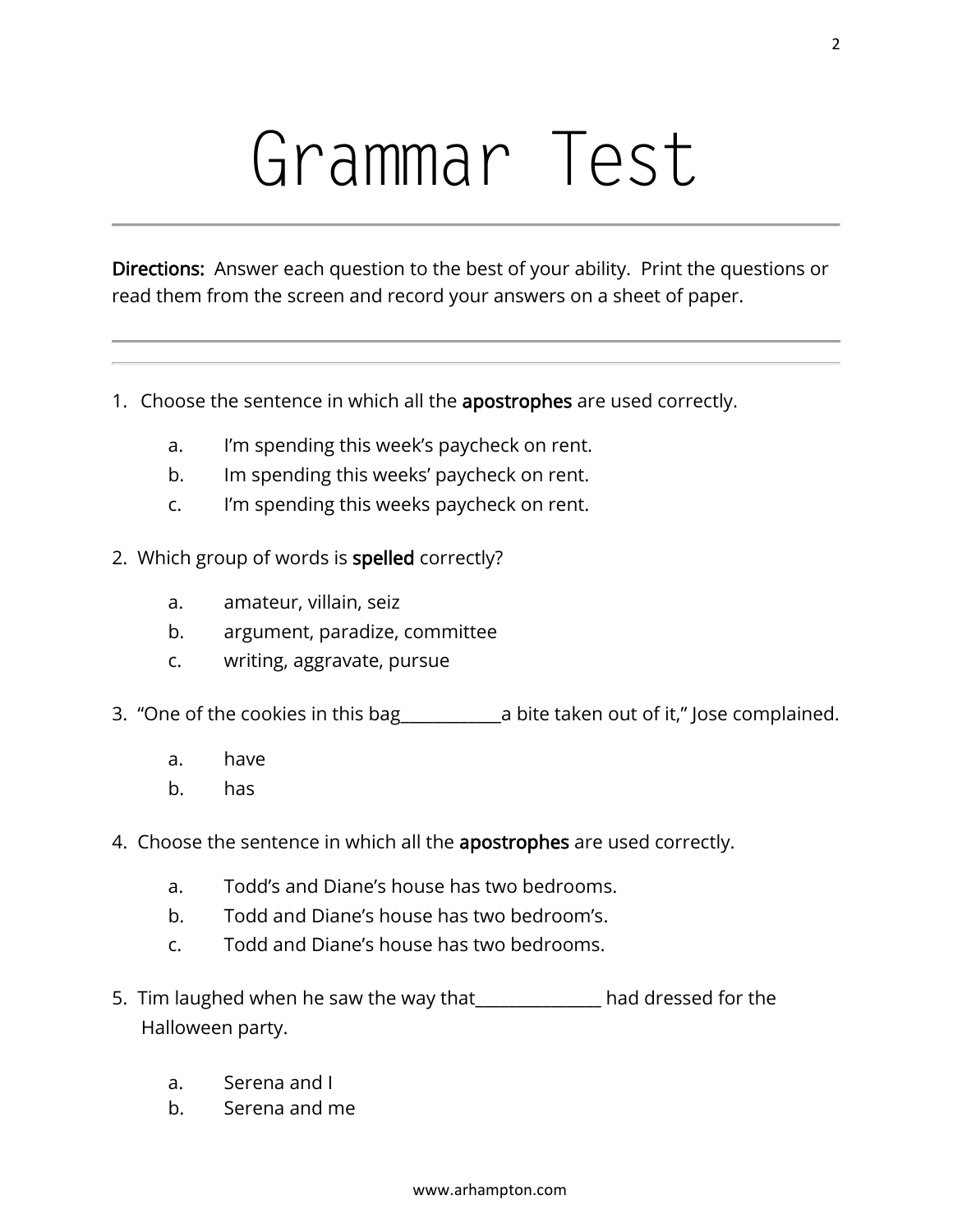- 6. When Jamal came looking for\_\_\_\_\_\_\_\_\_\_\_\_\_\_\_, we had already left.
	- a. Karen and me
	- b. Karen and I
- 7. Choose the sentence that includes an error.
	- a. My sisters and brothers-in-law met me at the airport.
	- b. She is rich, beautiful and has talent.
	- c. Neither the cats nor the dog has eaten breakfast.
- 8. Which group of words is spelled correctly?
	- a. similar, interest, leisure
	- b. separate, lonliness, transferred
	- c. grammer, coming, embarrass
- 9. John smokes cigars even though he knows\_\_\_\_\_\_\_\_\_\_\_\_\_\_\_.
	- a. they are bad for you.
	- b. smoking is bad for him.
	- c. it is bad for him.
- 10. Choose the sentence in which all the apostrophes are used correctly.
	- a. Everyones' going to Sashas' for dinner at eight.
	- b. Everyones going to Sasha's for dinner at eight.
	- c. Everyone's going to Sasha's for dinner at eight.
- 11. Which group of words is spelled correctly?
	- a. adolesense, jealousy, suceed
	- b. annualy, studing, athlete
	- c. business, cigarette, deceive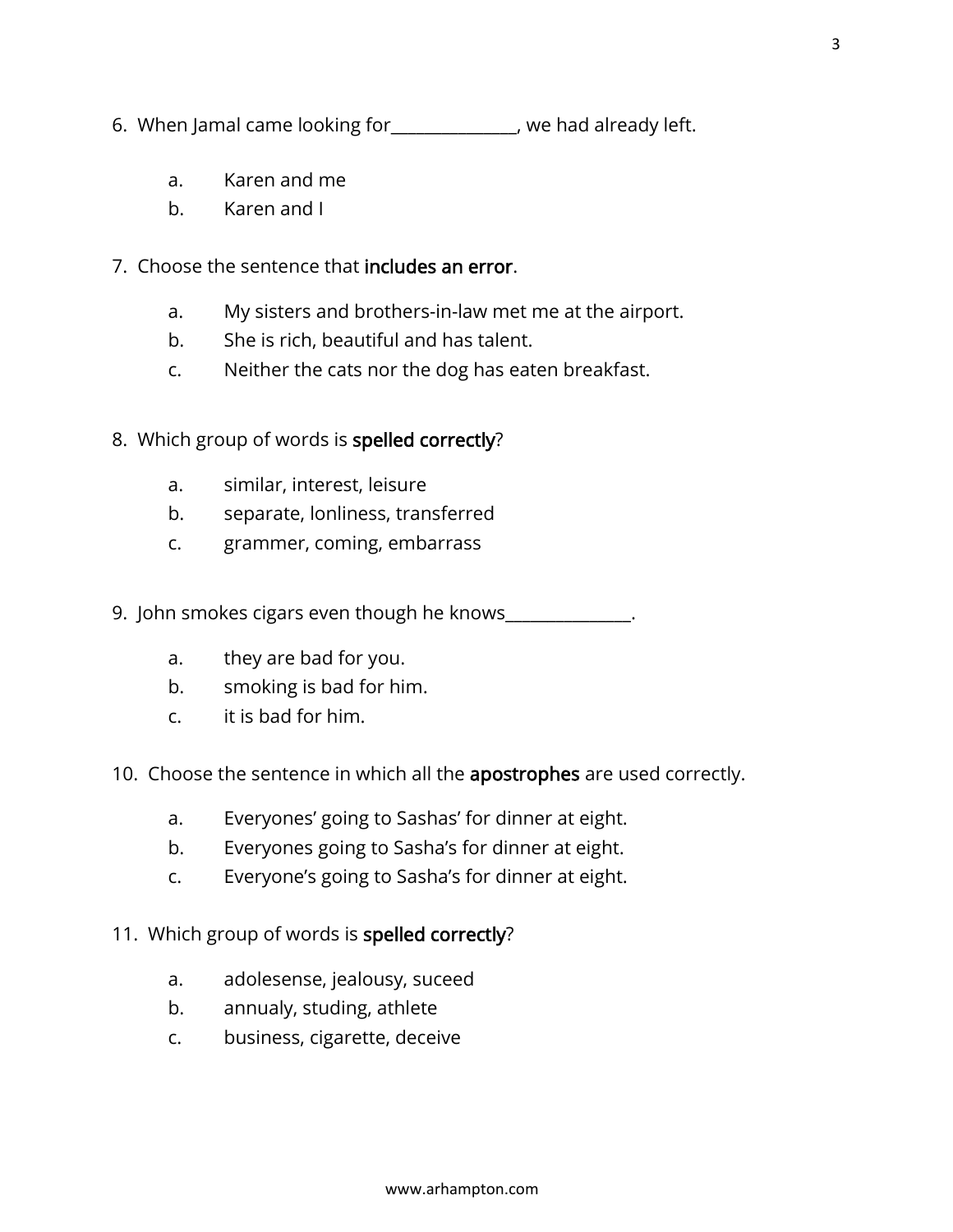- 12. Aunt Peggy served homemade cookies, but
	- a. one had eaten so much turkey that one didn't want one.
	- b. I had eaten so much turkey that I didn't want it.
	- c. I had eaten so much turkey that I didn't want them.
- 13. When we asked Haley to go to lunch with us, she said she \_\_\_\_\_\_\_\_\_\_\_\_ an hour ago.
	- a. had eaten
	- b. had ate
	- c. eaten
- 14. Choose the sentence that includes an error.
	- a. You look like you seen a ghost.
	- b. The heels of some ladies' shoes are dangerously high.
	- c. One of her students needs constant attention.
- 15. Choose the sentence that includes an error.
	- a. We players want to buy a gift for our coach.
	- b. She has forgotten to turn off the lights again.
	- c. Your not going to believe this story.
- 16. When it comes to highway tolls, I differ Senator Freiling.
	- a. on
	- b. with
	- c. from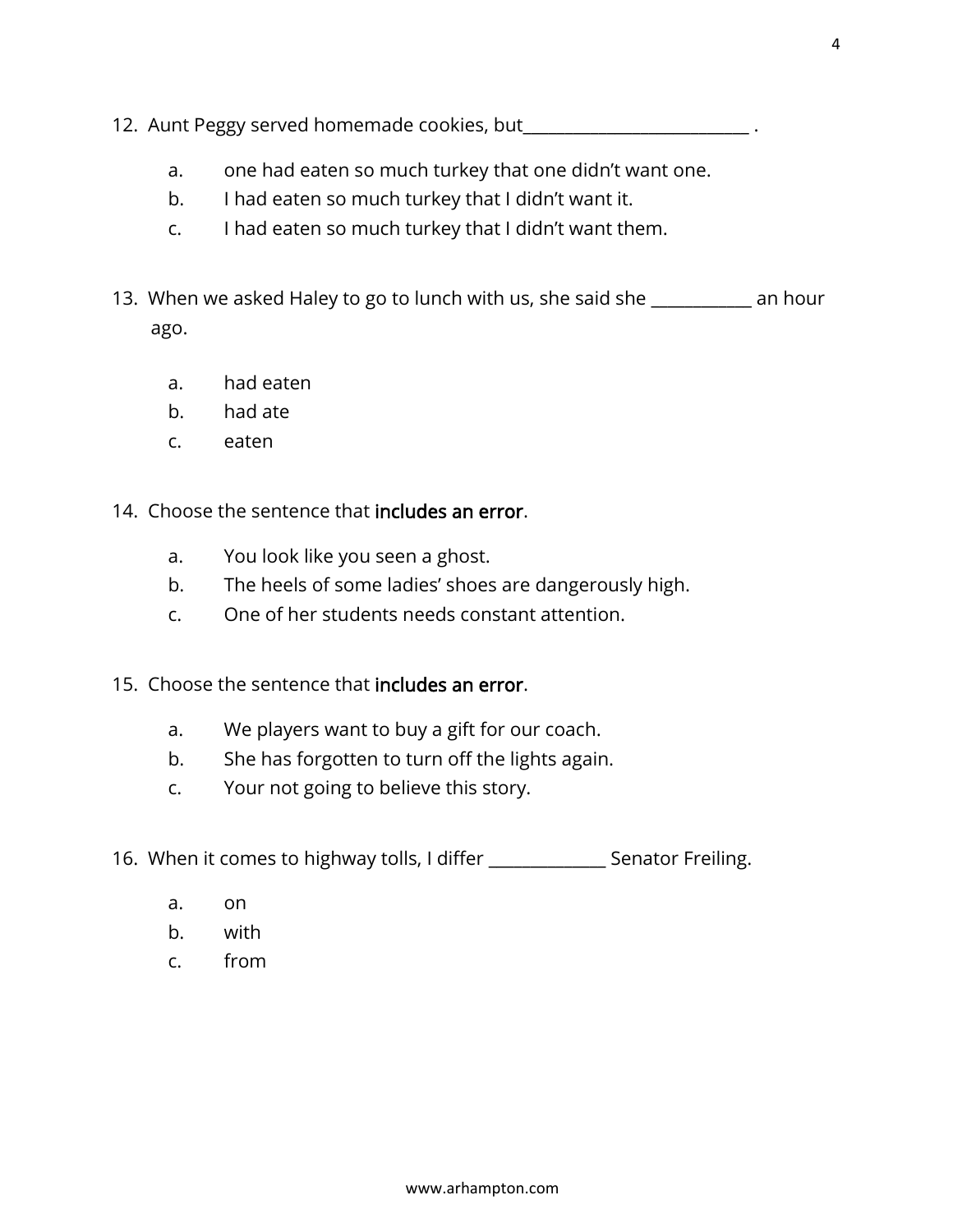17. Neither Jack nor Bill remembered to bring \_\_\_\_\_\_\_\_\_\_ membership card.

- a. they're
- b. his
- c. their

18. My roommate and I faced several \_\_\_\_\_\_\_\_\_ during our freshman year.

- a. crisises
- b. crisis
- c. crises

19. My son \_\_\_\_\_\_\_\_\_\_ by your dog.

- a. was bit
- b. was bitten
- c. were bitten

20. For the first time in years, the river teemed with \_\_\_\_\_\_\_\_\_.

- a. fishes
- b. fishery
- c. fish

21. The candidate's record on health-care reform is what \_\_\_\_\_\_\_\_\_\_ Margaret.

- a. impress
- b. impresses

#### **:: Get the Answers::**

**[www.arhampton.com](https://www.arhampton.com/grammarquiz)/grammarquiz**